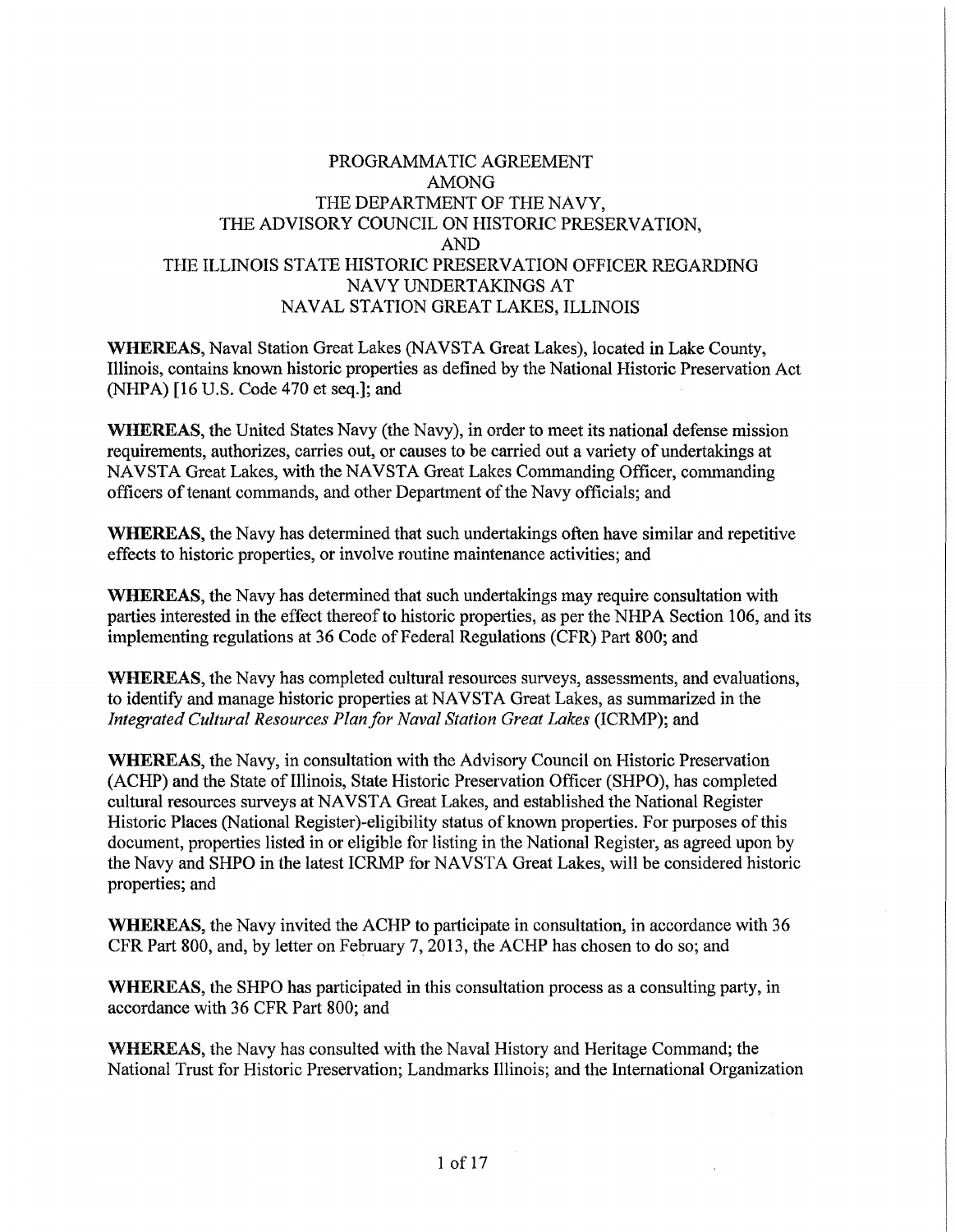for the Documentation and Conservation of the Building Sites and Neighborhoods of the Modern Movement, US working party, on this agreement; and

**WHEREAS,** the parties (the Navy, the ACHP, and the SHPO) desire, by means of this programmatic agreement (PA), to streamline consultations on undertakings affecting historic properties at NAVSTA Great Lakes, as per 36 CFR § 800.14(b); and

**WHEREAS**, the parties further desire, in keeping with the Navy Cultural Resources Program, as defined in the Chief of Naval Operations Environmental Readiness Program Manual (OPNAV M-5090.1 ), Chapter 13, that undertakings affecting historic properties covered by this agreement be completed consistent with professional standards promulgated by the Secretary of the Interior; and

**WHEREAS,** the Navy Cultural Resources Program designates the Cultural Resources Manager (CRM) as the primary point-of-contact (POC) for cultural resources matters at NAVSTA Great Lakes, whose role is defined by the OPNAV M-5090.1, Chapter 13, Section 5.8:

A CRM manages cultural resources compliance and coordinates and engages support from appropriately qualified professionals, as needed for specific projects. Individuals in this role must receive appropriate training to perform the CRM duties;

**NOW, THEREFORE,** the Navy, the ACHP, and the SHPO agree that the Navy will implement all undertakings at NAVSTA Great Lakes in accordance with the following stipulations to satisfy its responsibilities under Section 106 of the NHPA.

## **STIPULATIONS**

The Navy shall ensure the following:

## I. **APPLICABILITY**

- A. This PA applies to all Navy undertakings initiated within NAVSTA Great Lakes, regardless of which command or lessee of the Navy initiates the undertaking.
- B. Execution of this PA terminates the provisions of the previous operational PA ("Programmatic Agreement Between the Naval Training Center, Great Lakes, Illinois, of the U.S. Department of the Navy, and the Illinois State Historic Preservation Officer, for the Operation, Maintenance, and Development Undertakings at the Naval Training Center, Great Lakes, Illinois"). However, execution of this PA does not supersede or invalidate any other agreements, pertaining to NAVSTA Great Lakes and still in force.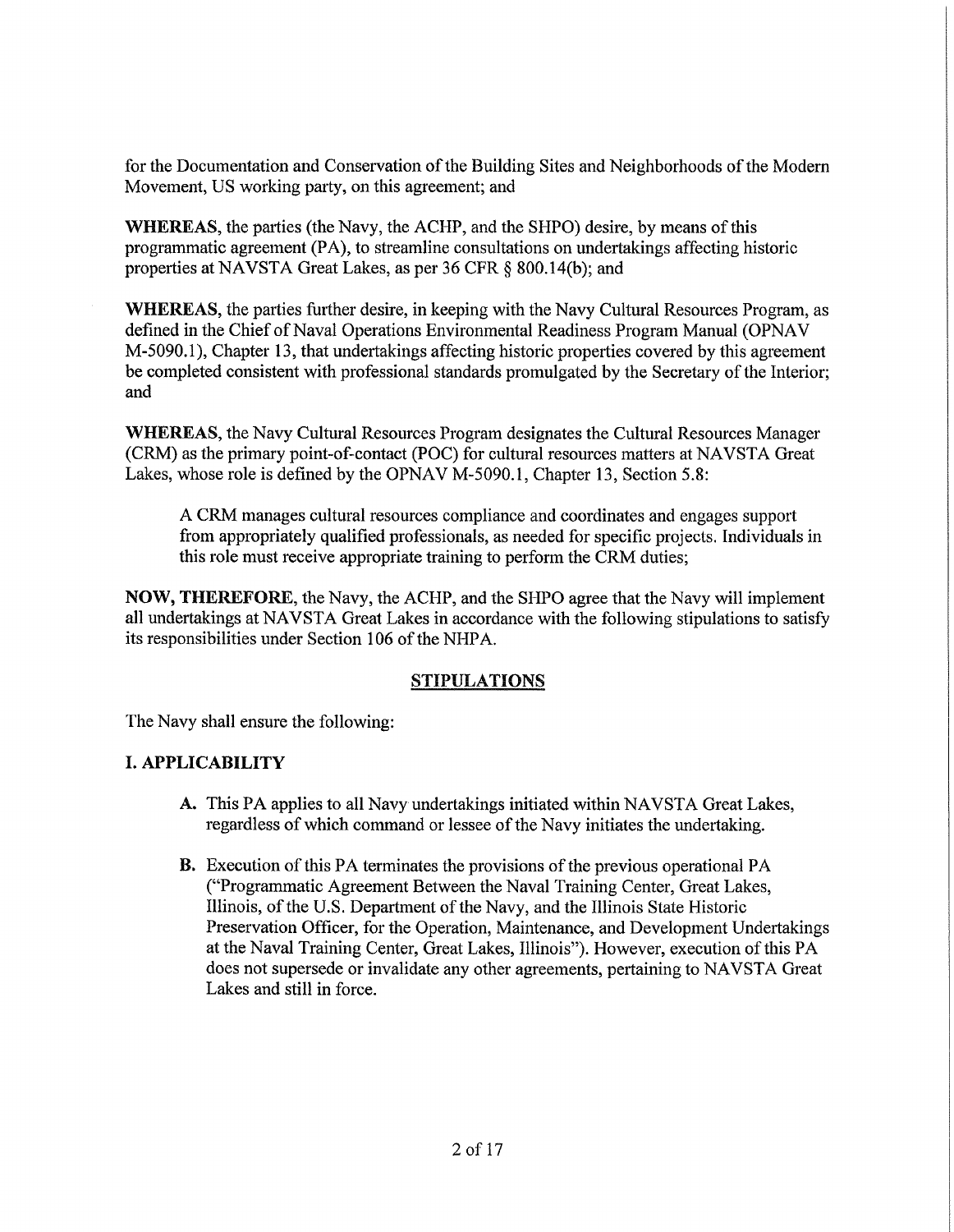## II. **PROFESSIONAL STANDARDS**

- A. All cultural resources management and planning studies and historic property surveys will be carried out by, reviewed by, or under the oversight or supervision of a person or persons (Cultural Resources Professional), who meet the relevant standards outlined in the Secretary of the Interior's Historic Preservation Professional Qualification Standards, consistent with the proposal at 62 FR 33708 - 33723 (June 20, 1997) (SOI Qualification Standards).
- B. All identification eff011s, surveys, assessments, data recoveries, and mitigation planning for archaeological resources done pursuant to this PA will be carried out by, reviewed by, or under the oversight or supervision of a Cultural Resources Professional meeting the SOI Qualification Standards, for archaeologist, as appropriate.
- C. All reviews to determine if, under Appendix A, an undertaking requires no further review will be carried out by the CRM, with assistance from Cultural Resources Professionals.
- **D.** When the Navy utilizes contracts that involve work that may affect historic properties as governed by this PA, the Navy will use appropriate contract performance requirements, and/or appropriate source selection criteria, which may include minimum qualifications for historic preservation experience and satisfactory prior performance, as appropriate to the nature of the work and the type of procurement, developed with the participation of Cultural Resources Professionals of the appropriate discipline. Historic preservation requirements may address, but are not limited to the following: project planning, description, or scope; adequate preconstruction survey of historic properties affected; professional qualifications of contractor personnel; refurbishment and reuse of historic materials and fixtures; minimizing demolition of historic fabric; and supervision, oversight, and accountability.

## III. **PERSONNEL TRAINING**

- A. Upon request, the Navy will provide documentation to the ACHP and SHPO that the CRM has completed, or is in the process of obtaining, training outlined in OPNA V M-5090.1, especially concerning the NHPA's legal requirements for federal undertakings.
- **B.** The NAVSTA Great Lakes Public Works Officer will plan and program for compliance with this agreement.
- C. The CRM will brief present and future NAVSTA Great Lakes Commanding Officers, Public Works Officers, and commanding officers of major tenant commands located at NAVSTA Great Lakes, and provide them with a copy of this agreement.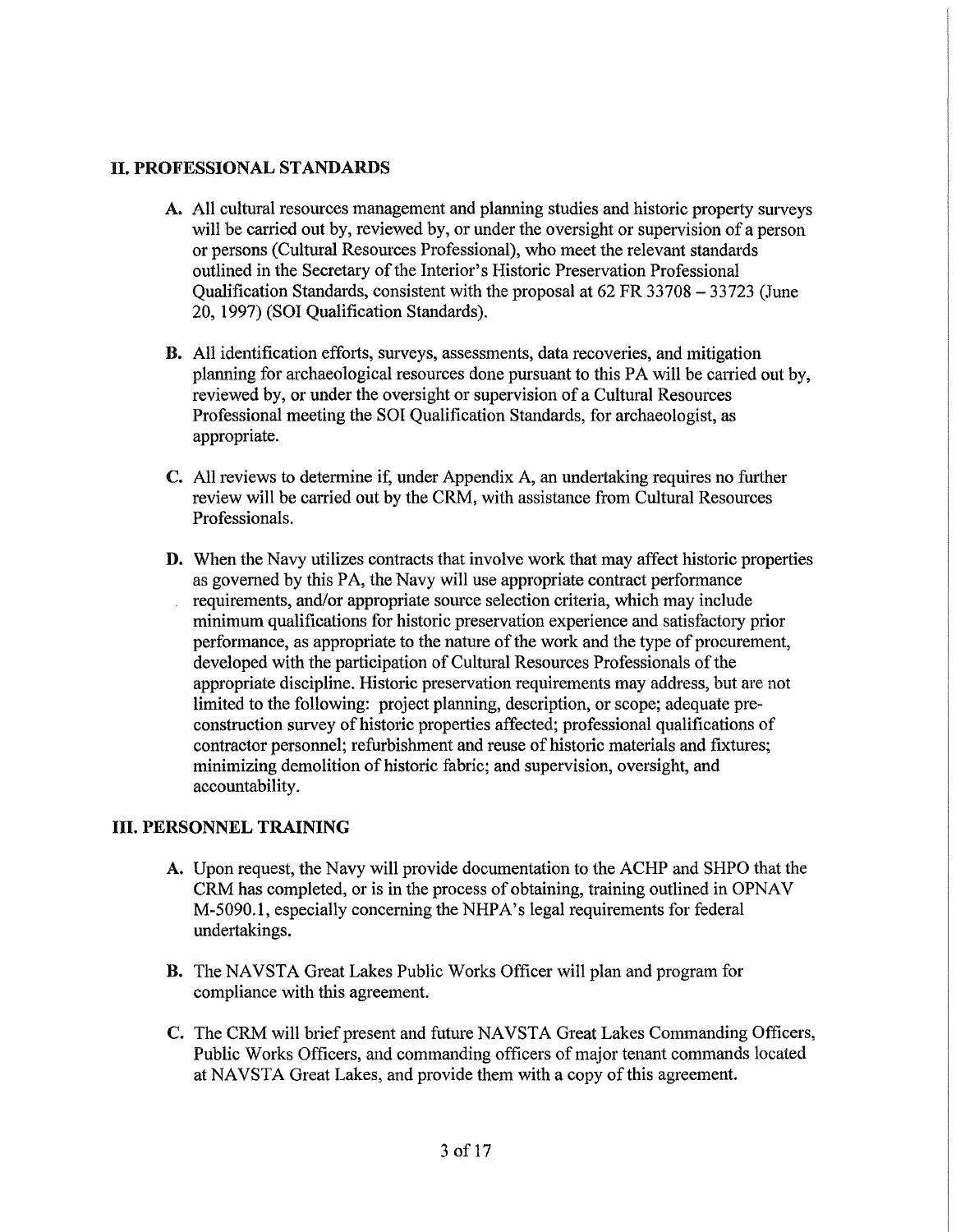**D.** The NAVSTA Great Lakes Public Works Officer, with the CRM's assistance, will develop and implement a training program for personnel with approval authority for undertakings that may affect historic properties. The training will be designed to increase awareness of and sensitivity to historic preservation, in general, and to the NHP A, its implementing regulations, and this PA, in particular. The CRM will work cooperatively with the SHPO to identify opportunities where the SHPO may assist with such training.

1. The training program may include courses on the NHPA, historic preservation conferences, and technical courses in cultural resources management. For personnel responsible for planning and maintaining the built environment, the program shall include training on the *Secretary of the Interior's Standards for the Treatment of Historic Properties with Guidelines for Preserving, Rehabilitating, Restoring, and Reconstructing Historic Buildings,* Department of the Interior, National Park Service (1995) (the Secretary's Standards) and applicable tools such as the Program Comment for Rehabilitation Treatment Measures (2008).

2. The CRM will identify and obtain meaningful and timely technical training appropriate to the Navy's building conservation needs. The ACHP and the SHPO may suggest training topics.

## **IV. MANAGEMENT AND TREATMENT OF HISTORIC PROPERTIES**

- A. When a proposed undertaking does not meet the criteria listed under Appendix A and is limited to the maintenance, repair, or rehabilitation of a historic property's interior, the area of potential effects (APE) is limited to the boundary of the individual property. For projects involving exterior work not identified in Appendix A; ground disturbing activities not addressed in Appendix A; and for projects involving new construction or additions not included in Appendix A; the Navy will consult with the SHPO prior to determining the APE. The above-mentioned projects, as well as demolition and any proposed new construction, not addressed in Appendix A, either on the same site or elsewhere within NAVSTA Great Lakes, which is associated with the demolition, will require review in accordance with 36 CFR Part 800.
- **B.** The Navy will, in the manner set forth herein, assess the effects of its undertakings to historic properties. The CRM, with assistance from Cultural Resources Professionals, will assist the Public Works Officer on implementation of this section and in accordance with the Secretary's Standards for Rehabilitation (Rehabilitation Standards).
- C. All undertakings meeting the criteria listed in Appendix A have been determined to have no effect on historic properties and the Navy may implement these undertakings without further review.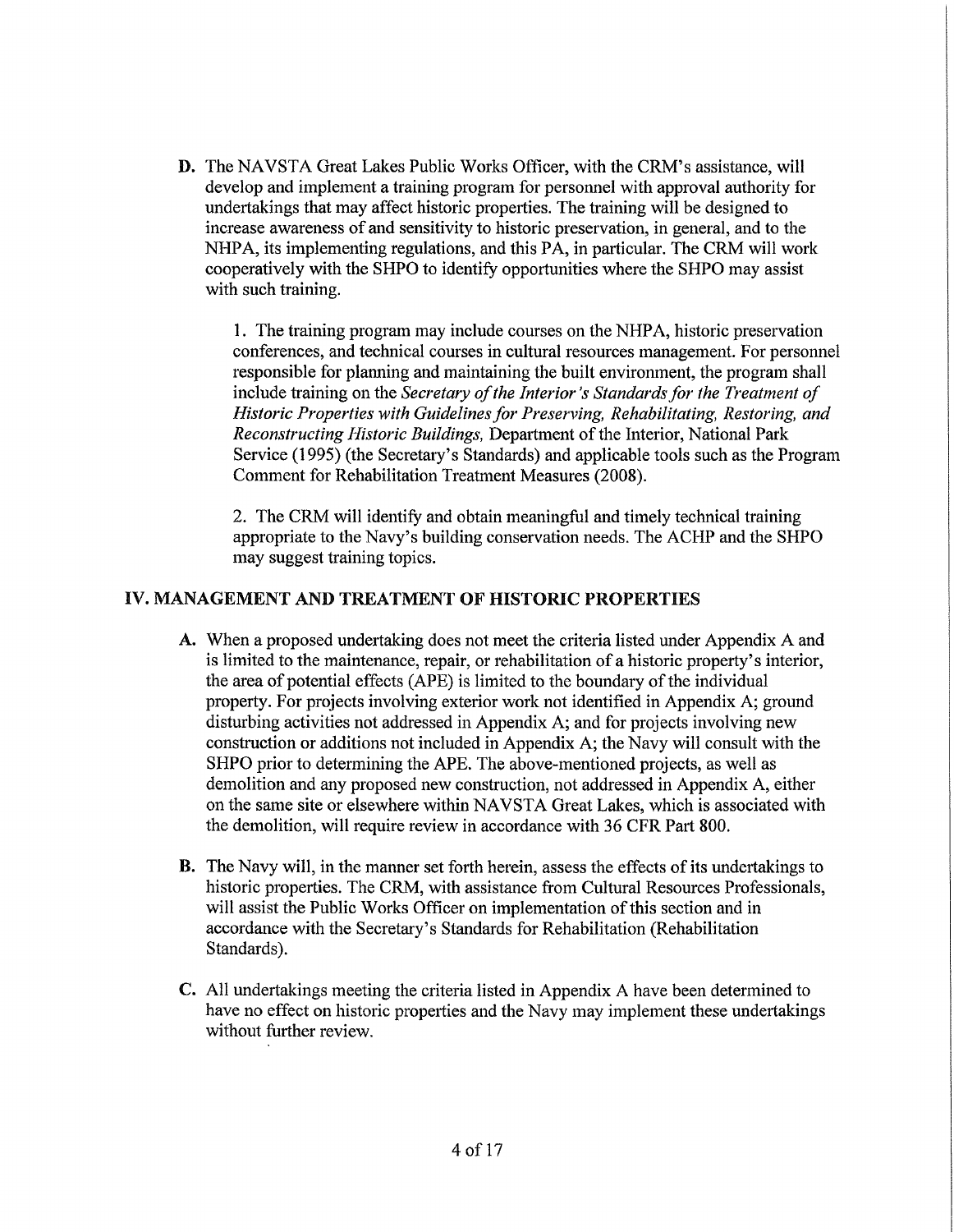- D. Historic properties, as identified in the ICRMP, will be maintained and rehabilitated, as feasible, in accordance with the recommended approaches of the Secretary's Standards (36 CFR Part 67) and accompanying guidelines, including the Program Comment for Rehabilitation Treatment Measures. New construction and additions to buildings within and adjacent to historic properties will take into account the recommended approaches in the Setting (District or Neighborhood) and the New Additions to Historic Buildings sections of the Secretary's Standards. New construction and additions will be designed to fully consider a district's significant characteristics, including location, design, setting, and feeling.
- E. All undertakings that may affect the interiors of historic properties that do not meet the criteria in Appendix A will require review in accordance with 36 CFR Part 800, until a formal survey and evaluation for the significant interiors of historic properties, meeting the Secretary's Standards, is produced by the Navy and accepted by the SHPO. Upon completion and acceptance of an interiors survey, work that is confined to the non-historic interiors will be included in the exemptions listed in Appendix A.
- F. The Navy will ensure that leasing, licensing, and disposal of historic properties or other extant above-ground resources, located within or adjacent to historic properties will be conducted according to applicable procedures in Appendix B.
- G. In the event of an emergency situation affecting historic properties, the Navy will comply with 36 CFR § 800.12(b)(2).

# **V. POST-REVIEW DISCOVERIES**

- A. In the event that a previously unidentified archaeological resource is discovered during ground-disturbing or underwater activities, the Navy's contracting officer will immediately notify the CRM, and all construction work involving subsurface or underwater disturbance shall be halted in the area of the resource and in the surrounding area where further subsurface or underwater deposits may reasonably be expected, until such time as a qualified archaeologist (meeting the qualification criteria of Stipulation II.B) can inspect the work site and determine the nature and extent of the affected resources. The SHPO, and other parties deemed appropriate by the archaeologist, will be consulted in setting the boundaries of the archaeological resources. Construction work may then proceed outside such boundaries.
- **B.** The Navy will notify the SHPO and the ACHP within two working days of a discovery, as per 36 CFR § 800.13. If the archaeological resource is, or has the potential to be, of Native American origin, the Navy will also notify any federally recognized Indian tribe(s) that might attach religious and cultural significance to the affected property. The notification shall describe the Navy's assessment of National Register-eligibility of the property and proposed actions to resolve any adverse effects. The SHPO, the ACHP, and any federally recognized tribe(s) shall respond within two working days of notification.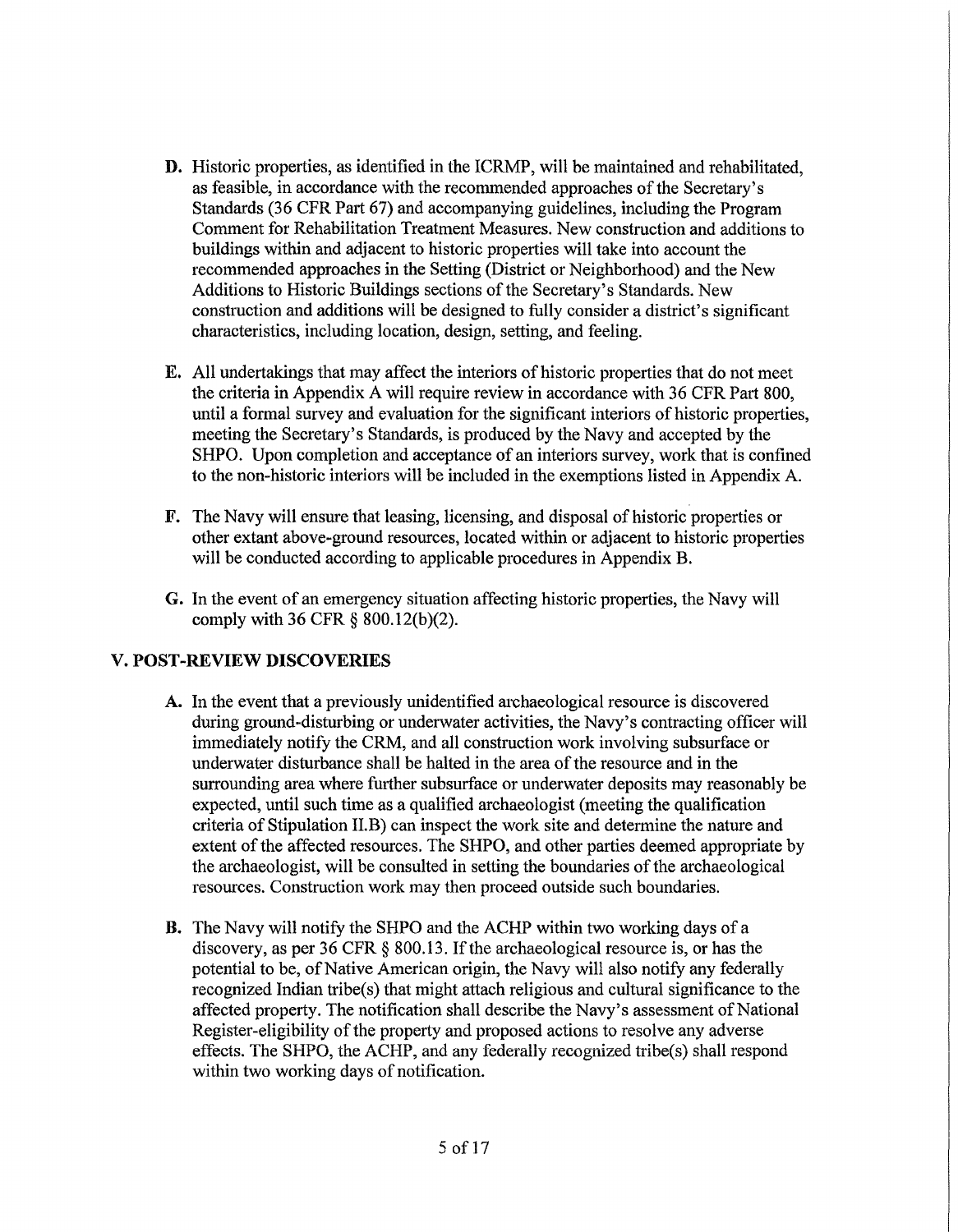- C. If the resource is determined by the Navy, in consultation with the SHPO, to meet the National Register criteria, work in the affected area may not proceed until appropriate data recovery or other recommended mitigation procedures are developed and implemented. The Navy will provide the SHPO and other consulting parties, with a report on avoidance and minimization strategies employed or considered, and any completed mitigation actions.
- D. If in consultation with the SHPO, a determination is made that the located resource is not eligible for inclusion in the National Register, work may resume in the affected area. No further review in this situation is required.
- E. Human remains and associated funerary objects of Native American origin (prehistoric or historic) encountered during the course of actions taken as a result of this PA will be treated in accordance with the Native American Graves Protection and Repatriation Act (NAGPRA) [25 U.S. Code 3001 et seq.], and its implementing regulations in 43 CFR Part 10.
- F. Non-Native American human remains encountered during the course of actions taken as a result of this PA will be treated in accordance with OPNA VINST 11170.2A.

## **VI. DISPUTE RESOLUTION**

- A. Should the SHPO or ACHP object in writing to the Navy regarding any action carried out or proposed with respect to the implementation of this PA, the Navy will consult with the objecting party. If after consulting with that party, the Navy determines that the objection cannot be resolved, the Navy will forward relevant documentation to the ACHP, including the Navy's proposed response and the reasons for the disagreement. Within 30 days of receipt of all pertinent documentation, the ACHP will exercise one of the following options:
	- 1. Advise the Navy that the ACHP concurs with the course of action proposed by the Navy; or
	- 2. Provide the Navy with recommendations, which the Navy will consider prior to reaching a final decision on the objection; or
	- 3. Notify the Navy that the action will be referred to the ACHP membership for formal comment in accordance with 36 CFR § 800.7.
- B. Should the ACHP not exercise one of the above options within 30 days of receipt of all pertinent documentation, the Navy may proceed in accordance with its proposed response to the objection.
- C. The Navy will consider recommendations and comments from the ACHP provided in accordance with this stipulation with reference only to the subject of the objection;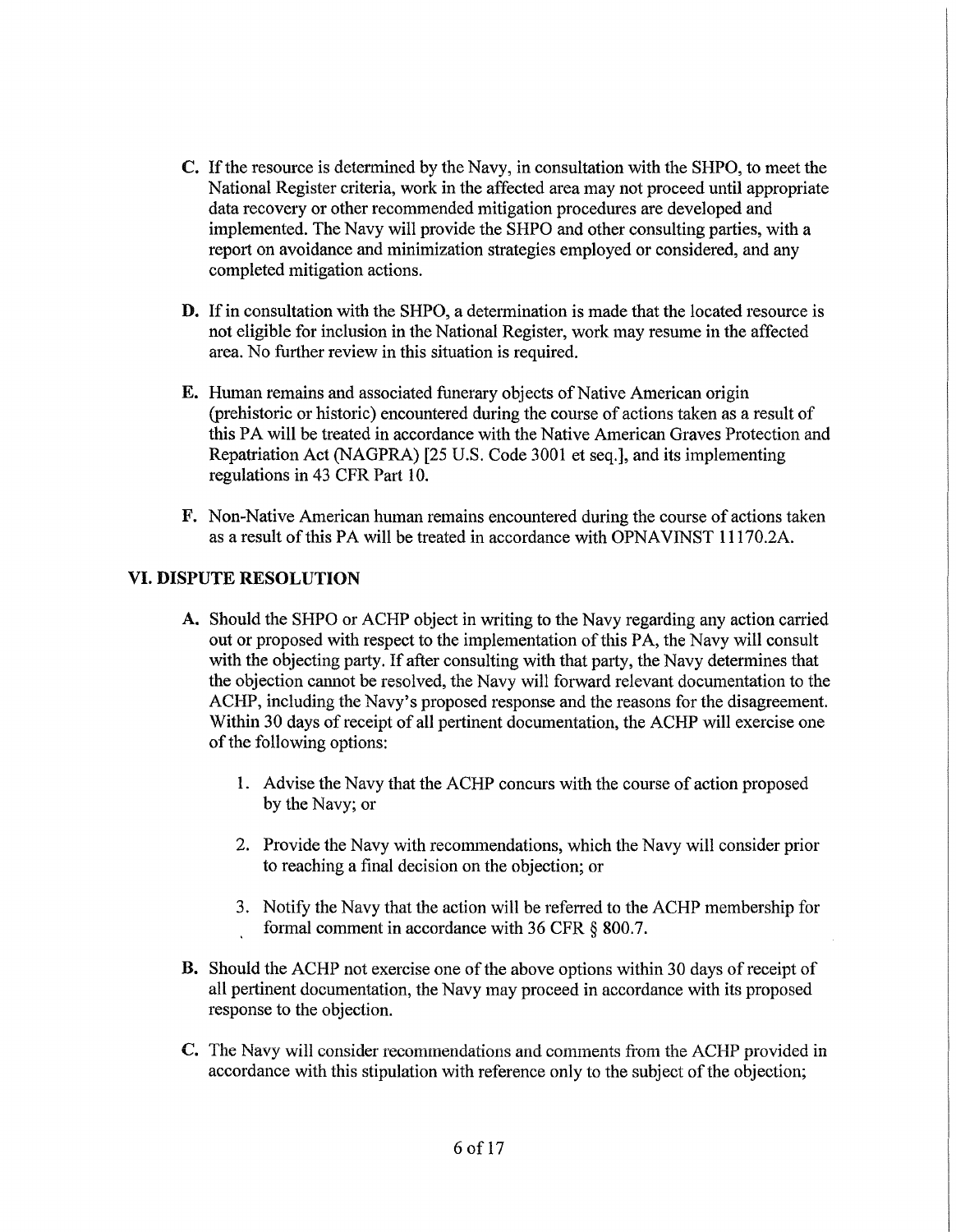the Navy's responsibility to carry out all actions under this PA that are not the subject of the objection will remain unchanged.

**D.** At any time during the tenure of this PA, should an objection pertaining to any action carried out or proposed by the Navy with respect to the implementation of this PA be raised by a member of the public, the Navy will notify the SHPO and the ACHP thereof, consult with the person or entity raising the objection, and, should the Navy determine it appropriate to do so, consult with the SHPO or the ACHP as may be necessary or appropriate to respond thereto.

## VII. **REPORTING**

- A. On or before December 31, 2014, and on that date of each year thereafter that this PA remains in effect, the Navy will report to all consulting parties on the following:
	- 1. A list of undertakings, within or adjacent to National Register-listed or eligible resources, initiated during the year, categorized according to its characteristics in Stipulation IV "Management and Treatment of Historic Properties." The listing shall include the description of the undertaking, property name or number and a brief description of the treatment. If consultations with the SHPO and the ACHP were undertaken, the status of consultation will be noted.
	- 2. The parties with whom consultation is occurring or has occurred in the past year regarding Stipulation IV.
	- 3. Any problems or unexpected issues encountered during the year.
	- 4. Any changes that the Navy believes should be made to this PA.
- **B.** The Navy shall distribute the annual report to consulting parties, SHPO, and ACHP.
- C. The SHPO and ACHP shall have 60 calendar days from time of receipt to review the annual report and provide any comments to the Navy. Other consulting parties may review and comment on the annual report at their discretion.

## **VIII. DURATION, AMENDMENT, AND TERMINATION**

- A. At the request of a signatory, a meeting or meetings will be held to review this PA, to resolve questions or concerns relating thereto, or to resolve adverse comments received thereon.
- B. Based on this review, the Navy, the SHPO, and the ACHP will determine whether this PA should be amended or terminated.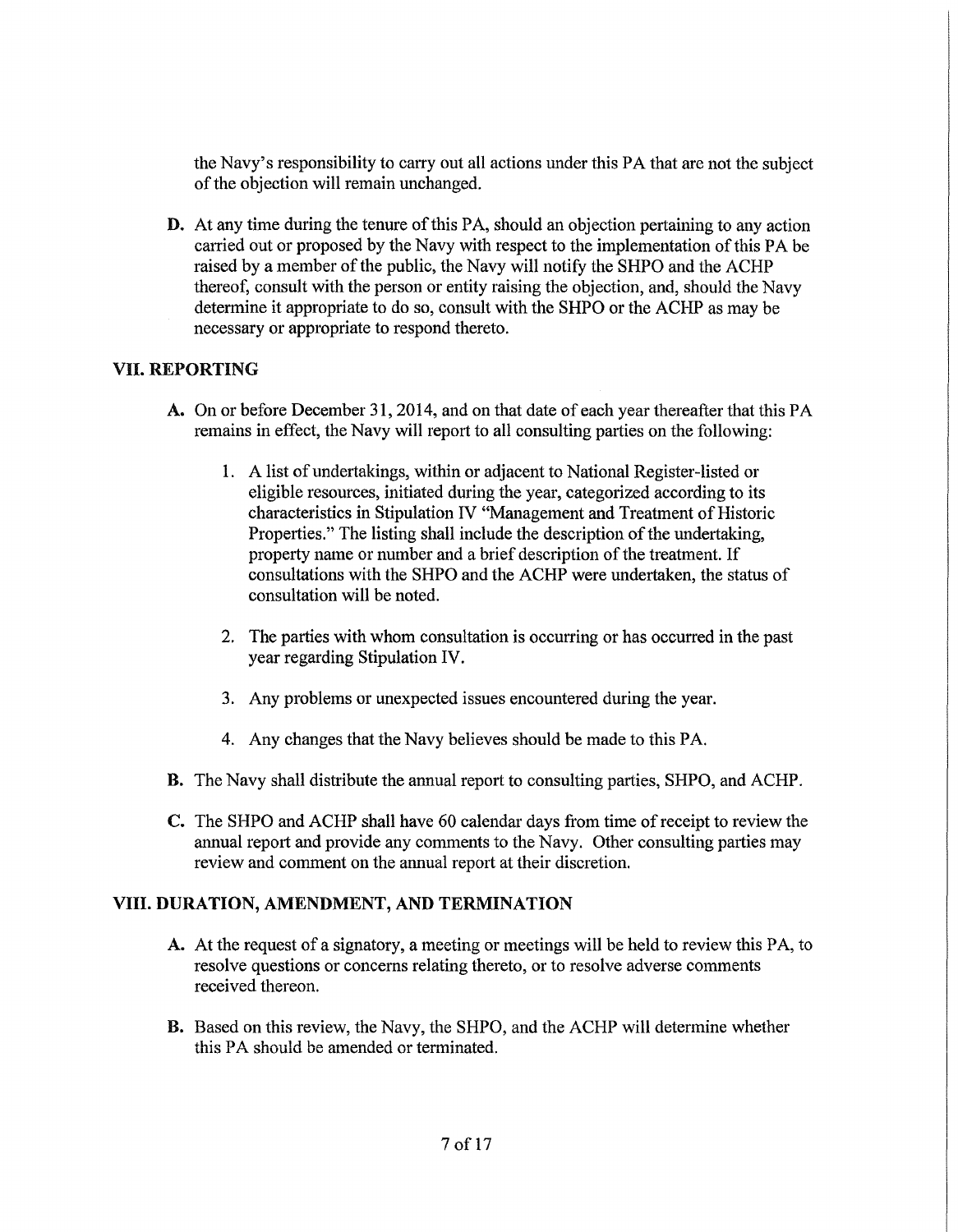- C. Any signatory to this agreement may propose that the PA be amended by providing written notice to the other signatories. The request will include the proposed amendment(s) with justification. The signatories shall then consult to consider the proposed amendment. An amendment to the PA will be effective on the date it is executed by all the signatories.
- **D.** If the Navy determines that the terms of this PA cannot be implemented, or if the SHPO or the ACHP determines that the PA is not being properly implemented, they may, respectively, propose to the other parties that the PA be terminated.
- E. The party proposing to terminate this PA will so notify the other signatories in writing, explaining the reason(s) therefore, and afford them at least 30 days (or another time period as agreed to by the signatories) to consult and seek alternatives thereto. Should an amendment not be executed in accordance with Stipulation VIII.C, the signatory requesting termination shall notify the other signatories in writing that the PA is terminated. Should the PA be terminated, and prior to work continuing on any of the undertakings governed by this PA, the Navy will either comply with 36 CFR Part 800 for the undertakings otherwise governed by this PA, or execute a new PA for these undertakings pursuant to 36 CFR  $\&$  800.14(b).
- F. This PA shall be in effect for five years from the date of its execution, unless amended, extended, or terminated pursuant to the Stipulations above.
- **G.** Upon written agreement of the signatories, Appendix A may be modified without formal amendment to this PA. Appendix A modifications will be distributed to the signatories and concurring parties and appended to this PA.

# **IX. ANTI-DEFICIENCY ACT**

The Navy's obligations under this PA are subject to the availability of appropriated funds, and the stipulations of this PA are subject to the provisions of the Anti-Deficiency Act. The Navy will make reasonable and good faith efforts to secure the necessary funds to implement this PA in its entirety. If compliance with the Anti-Deficiency Act alters or impairs the Navy's ability to implement the stipulations of this agreement, the Navy will consult in accordance with the amendment and terminations procedures found at Stipulation VIII of this agreement.

## **X. SIGNATURES**

Execution of this PA and implementation of its terms evidence that the Navy has taken into account the effects of the undertakings described herein on historic properties and afforded the SHPO and the ACHP a reasonable opportunity to comment on the above-described program for undertakings at NAVSTA Great Lakes.

The effective date of this agreement is the date of the last signatory's signature.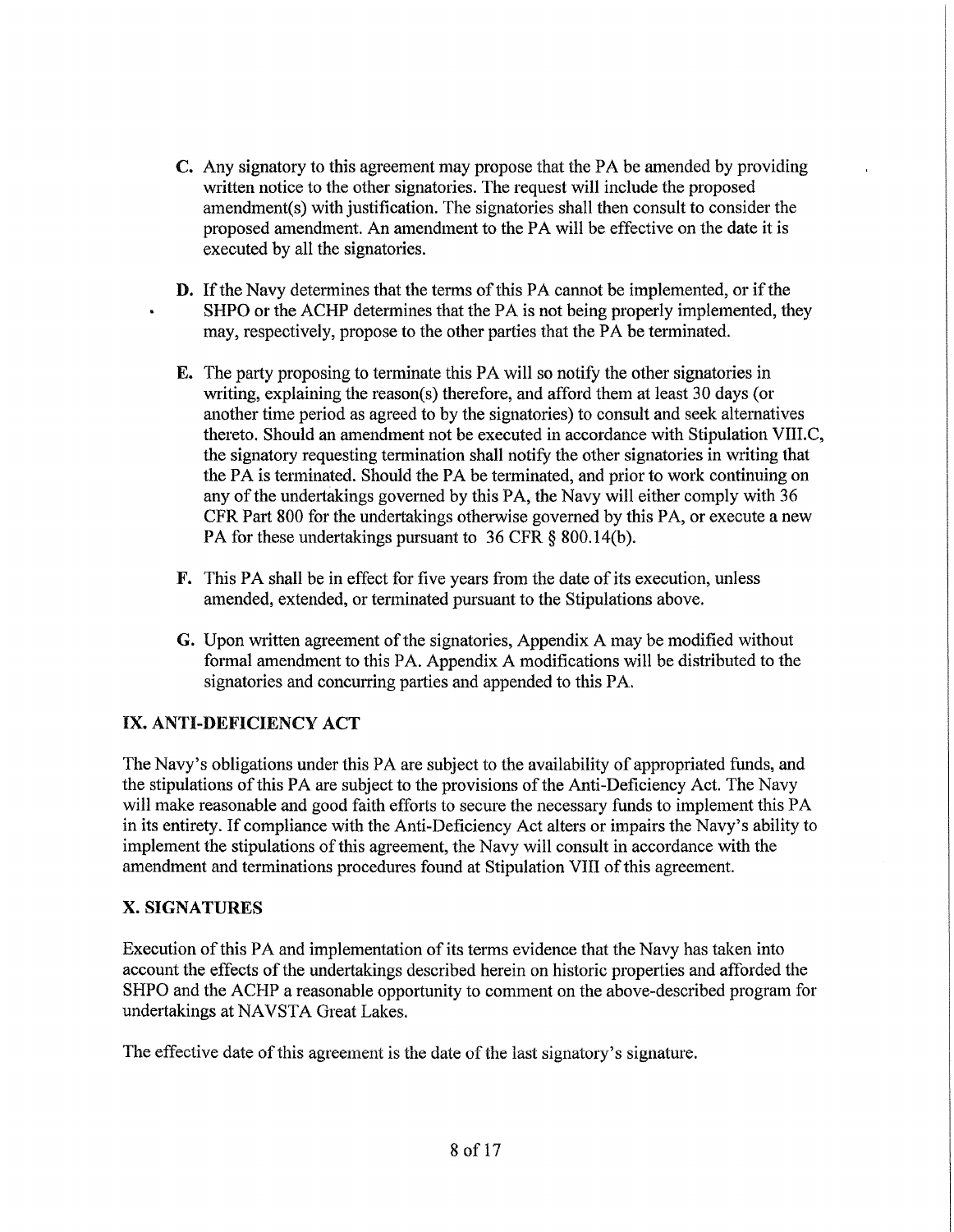### Signatories:

## COMMANDER, NAVY REGION MID-ATLANTIC

The Pitts of the Community of the Community of the Community of the Community of the Community of the Community of the Community of the Community of the Community of the Community of the Community of the Community of the C

REAR ADMIRAL, U.S. NAVY

#### COMMANDING OFFICER, NAVAL STATION GREAT LAKES

**WILLIAM BULIS** 

CAPTAIN, U.S. NAVY

### ADVISORY COUNCIL ON HISTORIC PRESERVATION

John M. FOWLER Date: 9/29/14

EXECUTIVE DIRECTIOR, ACHP

## STATE OF ILLINOIS STATE HISTORIC PRESERVATION OFFICER

JOHN M. FOWLER<br>
EXECUTIVE DIRECTIOR, ACHP<br>
STATE OF ILLINOIS<br>
STATE HISTORIC PRESERVATION OFF<br>
ANNE HAAKER<br>
DEPUTY STATE HISTORIC PRESERVATION O

DEPUTY STATE HISTORIC PRESERVATION OFFICER

<u>10/1</u>4 Date:  $\frac{2}{7}$ 

Date:  $8.20$   $/4$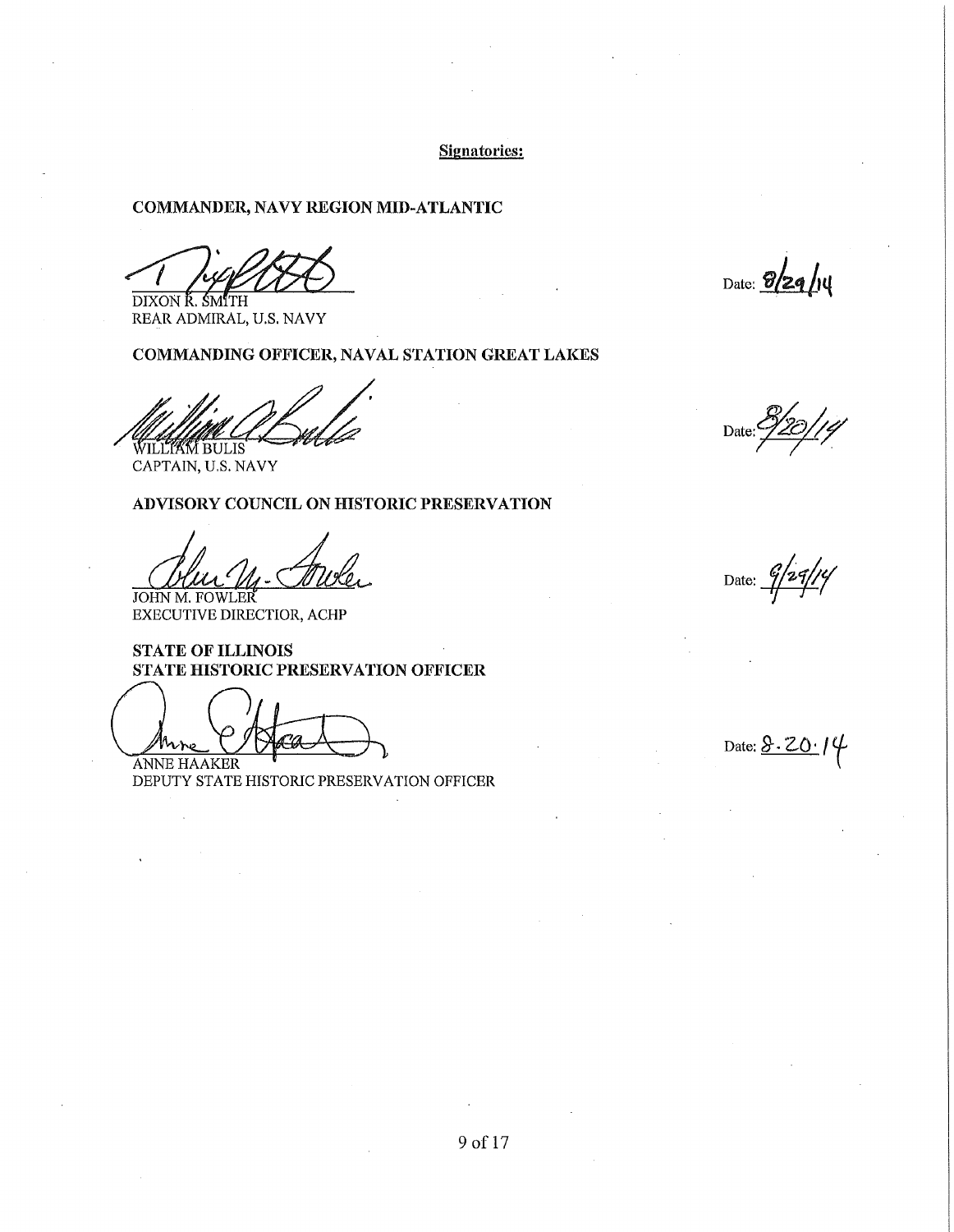**Concurring Parties:** 

NAVAL HISTORY AND HERITAGE COMMAND

NATIONAL TRUST FOR HISTORIC PRESERVATION

.<br>Namana masa pelagunang pada tahun 1998 dan kecamatan di Parang Parang Parang Parang Parang Parang Parang Para

LANDMARKS ILLINOIS

INTERNATIONAL ORGANIZATION FOR THE DOCUMENTATION AND CONSERVATION OF THE BUILDING SITES AND NEIGHBORHOODS OF THE MODERN MOVEMENT, US WORKING PARTY

Date:  $\qquad \qquad$ 

 $Date:$ 

Date:  $\frac{1}{\sqrt{1-\frac{1}{2}}\cdot\frac{1}{\sqrt{1-\frac{1}{2}}}}$ 

Date:  $\frac{ }{ }$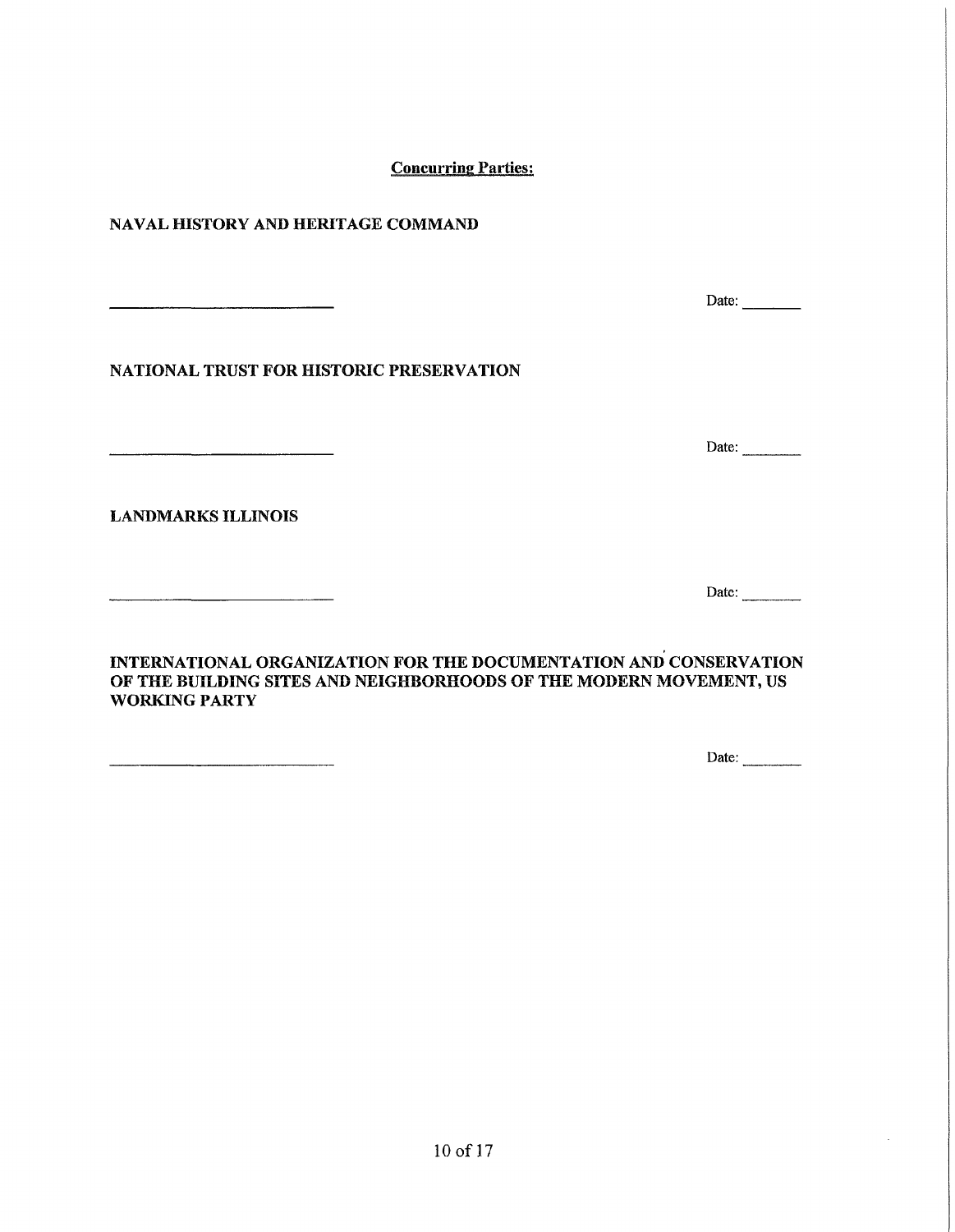## PROGRAMMATIC AGREEMENT AMONG THE DEPARTMENT OF THE NAVY, THE ADVISORY COUNCIL ON HISTORIC PRESERVATION, AND THE ILLINOIS STATE HISTORIC PRESERVATION OFFICER REGARDING NAVY UNDERTAKINGS AT NAVAL STATION GREAT LAKES, ILLLINOIS

## **Appendix A**

### **Undertakings That Require No Further Review**

The Navy, the ACHP, and the SHPO agree that the following list of undertakings will have no effect on historic properties and that the Navy may implement these undertakings without further consultation. The Navy may also proceed with undertakings that will only affect extant aboveground resources identified as non-historic in the latest ICRMP, and that are not within or adjacent to historic properties, with no further review. Undertakings that may affect noncontributing resources within a historic district and that do not meet the criteria in Appendix A, will require review in accordance with 36 CFR Part 800.

Note: For the purposes of this PA, the phrase "in kind" is defined as using the same material, form, and design.

#### **Interior Work**

- 1. Plumbing system rehabilitation/replacement, to include pipes and fixtures in both bathrooms and kitchens.
- 2. Heating, ventilation, and air conditioning rehabilitation/replacement including furnaces, pipes, radiators, or other heating/air conditioning units, provided that the work does not affect character-defining features, as determined by the CRM, with assistance from a Cultural Resources Professional.
- 3. Rehabilitation/replacement of electrical wiring, including lighting, fire alarms, smoke/heat detectors, fire suppression systems, telephones, and local area network.
- 4. Toilet and bathroom improvements, including alterations necessary for handicap access.
- 5. Interior surface (floors, walls, ceiling, and woodwork) treatments, providing the work is restricted to repainting, refinishing, re-papering, re-paneling, or laying carpet, linoleum, or other recognized floor system, and provided that the work does not affect characterdefining features, as determined by the CRM, with assistance from a Cultural Resources Professional.
- 6. Replacement of insulation.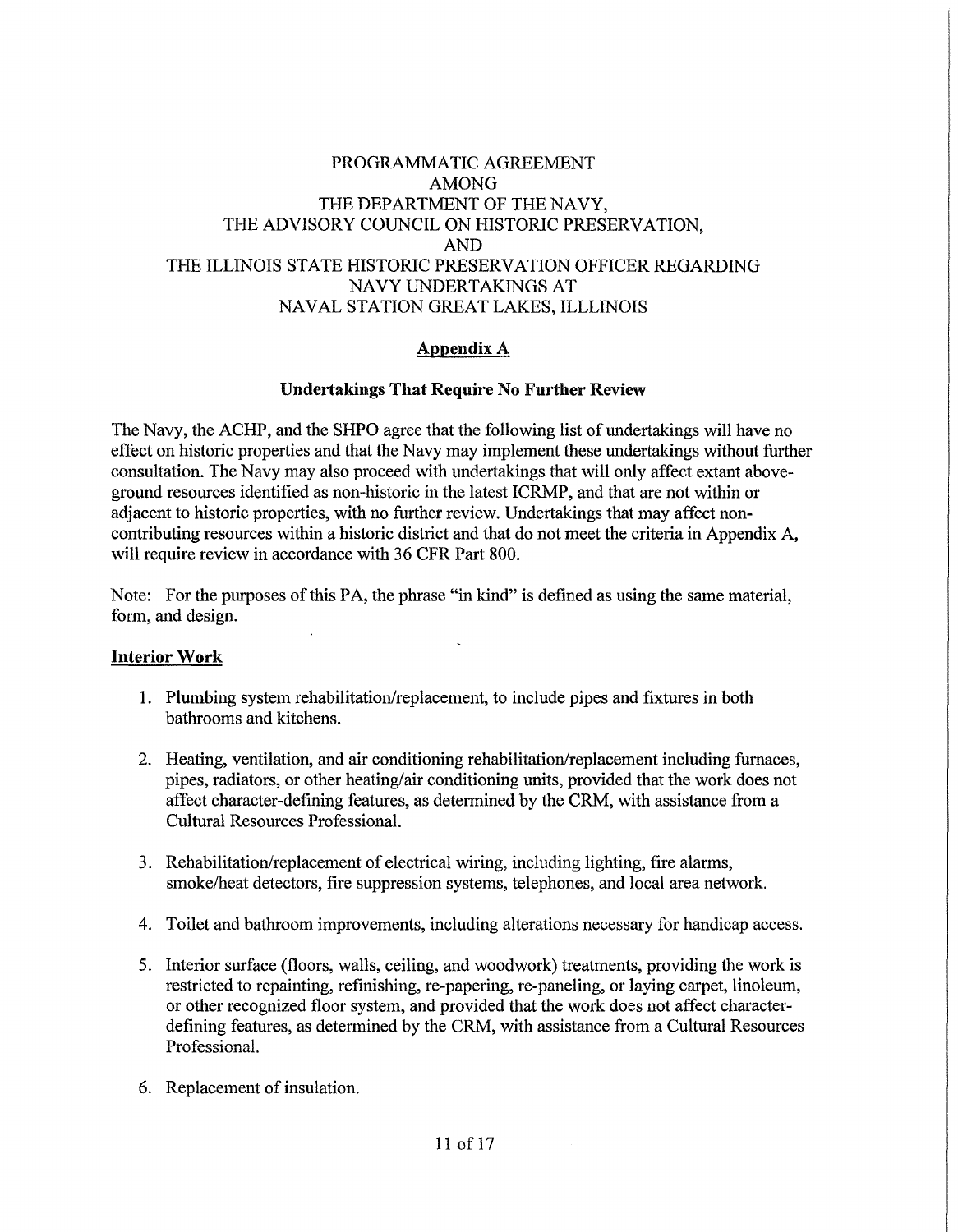- 7. Replacement/repair of vertical transportation systems (elevators, dumbwaiters, escalators, personnel lifts, conveyors, and hoists).
- 8. Repair and cleaning of flues, chimneys, and stacks.
- 9. Installation of modular furniture systems.
- 10. Repair or replacement of structural members and elements in kind.

#### **Exterior Work**

- 11. Repair or replacement of siding, trim, or hardware when done in kind to match existing material and design.
- 12. Replacement of glass when done in kind to match existing material and design. Window glass may be double or triple-glazed as long as it is clear and replacement does not alter existing window-glazing rabbets. This excludes use of tinted glass, which will require review pursuant to 36 CFR Part 800.
- 13. Maintenance of features such as window and door frames, hood molds, paneled or decorated jambs and moldings, through appropriate surface treatments, such as cleaning, rust removal, limited paint removal, and reapplication of protective coating systems.
- 14. Repair or replacement of roofs or parts of a roof that are deteriorated, when done in kind to match existing material, design, and color. Adequate anchorage for roofing material to guard against wind damage and moisture penetration shall be provided.
- 15. Repair or replacement of porches and stairs when done in kind to match existing material, design, and finish.
- 16. Repair of wood window frames by patching, splicing, consolidating, or otherwise reinforcing or replacing in kind those parts that are extensively deteriorated or are missing. The same configuration of panes will be retained.
- 1 7. Installation of storm windows, provided that they conform to the shape and size of historic windows and that the meeting rail coincides with that of the existing sash. Color will match prime window color; mill finish aluminum is not acceptable.
- 18. Painting exterior surfaces with new paint that matches the existing or original color. If the existing paint color is not desirable and the original color is not known, the color should be in keeping with historic color schemes. Damaged or deteriorated paint may be removed to the next sound layer, using the gentlest methods possible, such as handscraping or hand sanding. Abrasive methods such as sandblasting and water blasting are not allowed.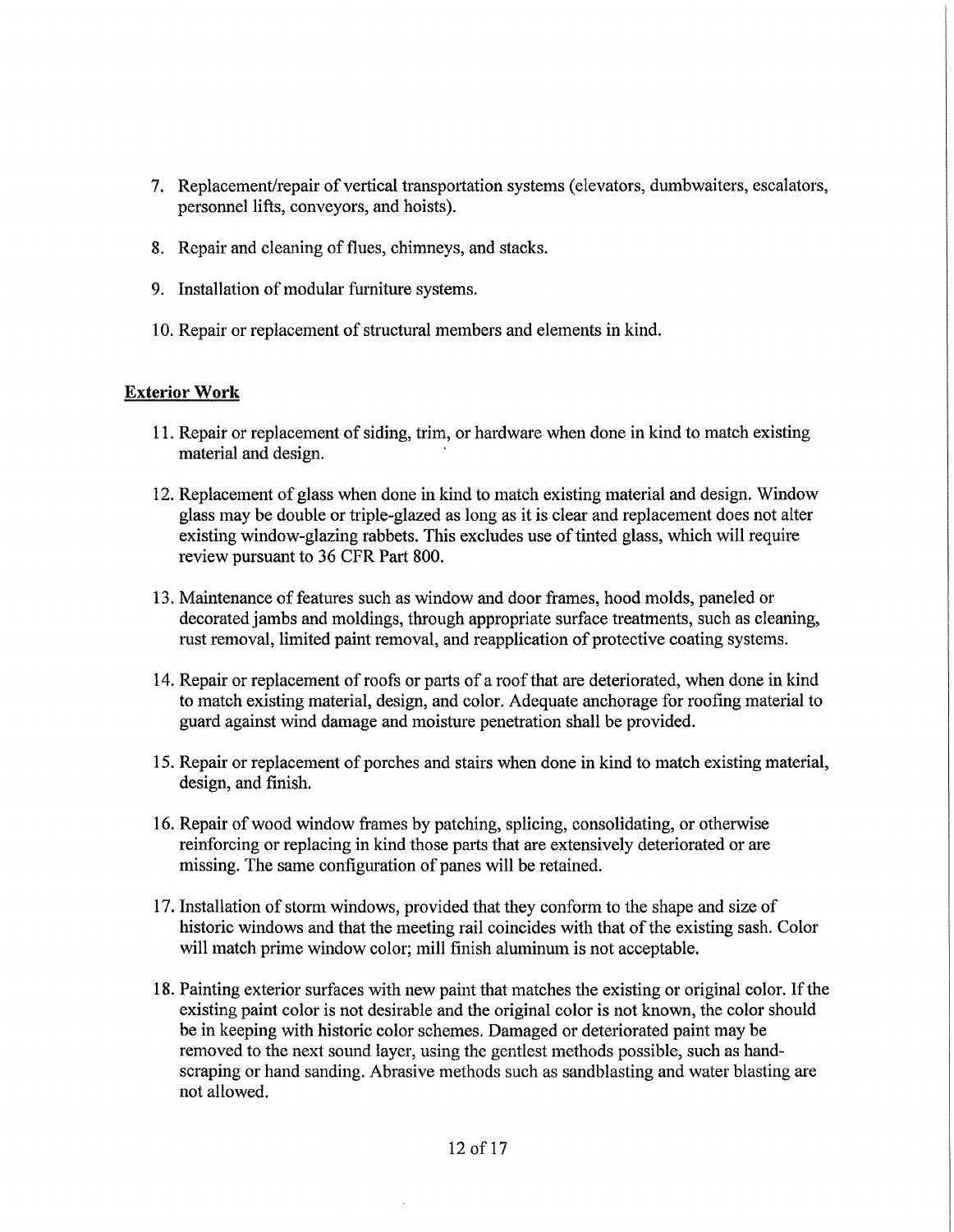- 19. Replacement or installation of caulking and weather stripping around windows, doors, walls, and roofs.
- 20. Repair and replacement of gutters and downspouts in kind.
- 21. Removal of exterior wiring, conduit, wiring devices, transfonners, and related electrical systems.
- 22. Repair in-kind of original, or removal of non-original, non-character defining ( as determined by the CRM, with assistance from a Cultural Resources Professional) fire escapes, vestibules, canopies, awnings, railings, ramps, and other similar additions to historic properties.
- 23. Removal, repair in kind, or replacement of package air-conditioning equipment.

### **Other Activities**

- 24. In-kind street, parking lot, driveway, sidewalk, curb, gutter, and storm draining structure repair or replacements.
- 25. Routine repairs and maintenance of piers, berths, and dry docks, including repair/replacement of dolphins, piling, decking, cleats, bollards or capstans, aids to navigation, and related items required to maintain operational capability of vessels.
- 26. Routine repair and maintenance of antennas and signaling devices.
- 27. Use of interpretive signs or exhibit structures that are not attached to a historic property and that do not visually intrude on a historic property. They will be constructed of materials and painted colors that harmonize with the historic property and its setting.
- 28. Installation of utilities, such as sewer lines, water, storm, electrical, gas, steam, compressed air, leach lines, and septic tanks, where installation is restricted to areas previously disturbed by installation of these utilities.
- 29. Removal, repair, or replacement of railroad or crane track.
- 30. Routine repair/replacement/maintenance of cranes, hoists, and lifting devices, or their components, when done in kind to match existing material and design.
- 31. Repair/maintenance of swimming pools, outdoor playground and athletic equipment, and related recreational items.
- 32. Repair/maintenance of fencing when done in kind to match existing material and design.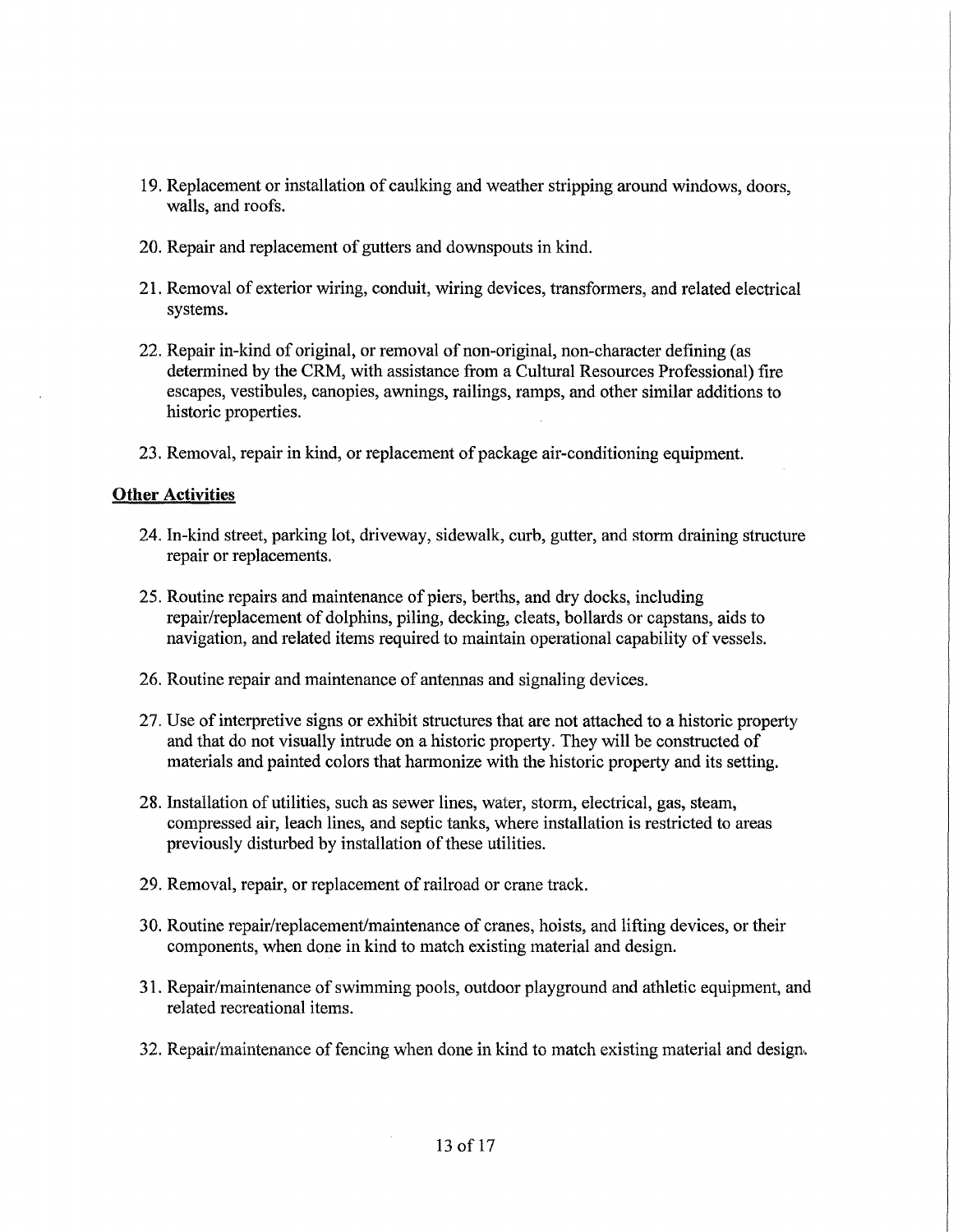- 33. Maintenance and replacement of trees, shrubs, and turf; removal of dead or unsalvageable trees and plant materials.
- 34. Removal, repair, or replacement of overhead steam distribution systems that are not character-defining features of a historic district, as determined by the CRM, with assistance from a Cultural Resources Professional.
- 35. Removal, repair, or replacement in-kind of utility poles and street and parking lot lighting.
- 36. Transfer of property to another Federal agency.
- 37. Transfer of non-historic properties to non-federal entities, outside of historic districts, and not adjacent to historic properties, where archaeological surveys have been completed and have found no significant archaeological resources.
- 38. Leases or licenses containing the provisions outlined in Appendix B.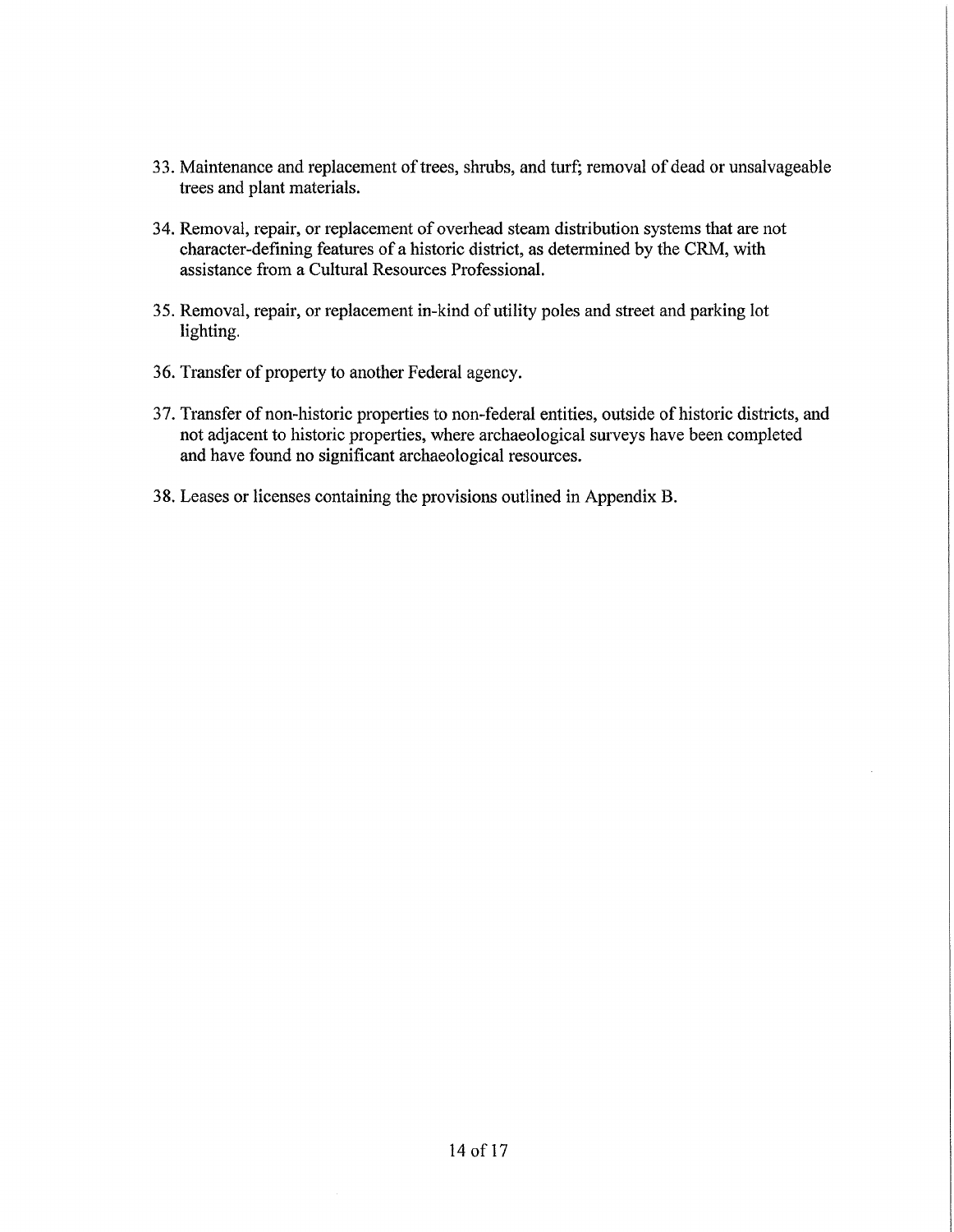## PROGRAMMATIC AGREEMENT AMONG THE DEPARTMENT OF THE NAVY, THE ADVISORY COUNCIL ON HISTORIC PRESERVATION, AND THE ILLINOIS STATE HISTORIC PRESERVATION OFFICER REGARDING NAVY UNDERTAKINGS AT NAVAL STATION GREAT LAKES, ILLLINOIS

### **Appendix B**

### **Leasing, Licensing, and Disposal**

The Navy will ensure that leasing (including Public Private Ventures), licensing, and disposal of all or portions of historic properties, or any extant above-ground resources identified as nonhistoric within a historic district will be accomplished in accordance with the following procedures.

#### **Leases and Licenses**

The Navy need not consult with the SHPO, the ACHP, or other interested parties in connection with leases or licenses that contain these provisions.

Leases or licenses of historic properties will include the following clause:

Building number(s) XXX is/are  $\leq$  eligible for inclusion/listed in $>$  the National Register of Historic Places. This/these building(s) will be maintained by the Lessee <Licensee> in accordance with the recommended approaches in the *Secretary of the Interior's Standards for the Treatment of Historic Properties*  with Guidelines for Preserving, Rehabilitating, Restoring, and Reconstructing *Historic Properties (Standards)* (U.S. Department of the Interior, National Park Service, 1995). The Lessee <Licensee> will notify Lessor <Licensor> of any proposed rehabilitation or structural alteration to this/these building(s) or to the landscape features, or any new construction, and will provide a detailed description of the undertaking prior to undertaking said rehabilitation/alterations/construction. Within 60 days of receipt of such notification and adequate supporting documentation, Lessor <Licensor> will notify the Lessee <Licensee> in writing that the undertaking conforms to the *Standards* and that the Lessee <Licensee> may proceed, or that the undertaking does not conform to the *Standards,* and that the Lessee <Licensee> may not proceed. If Lessor <Licensor> determines that the undertaking does not meet the *Standards,* Lessor <Licensor> will, with the assistance of the Lessee <Licensee>, fulfill the requirements of Section 106 of the National Historic Preservation Act and its implementing regulations, "Protection of Historic Properties" (36 C.F.R. Part 800). The Lessee <Licensee> will not undertake the proposed action until Lessor <Licensor> notifies the Lessee <Licensee> that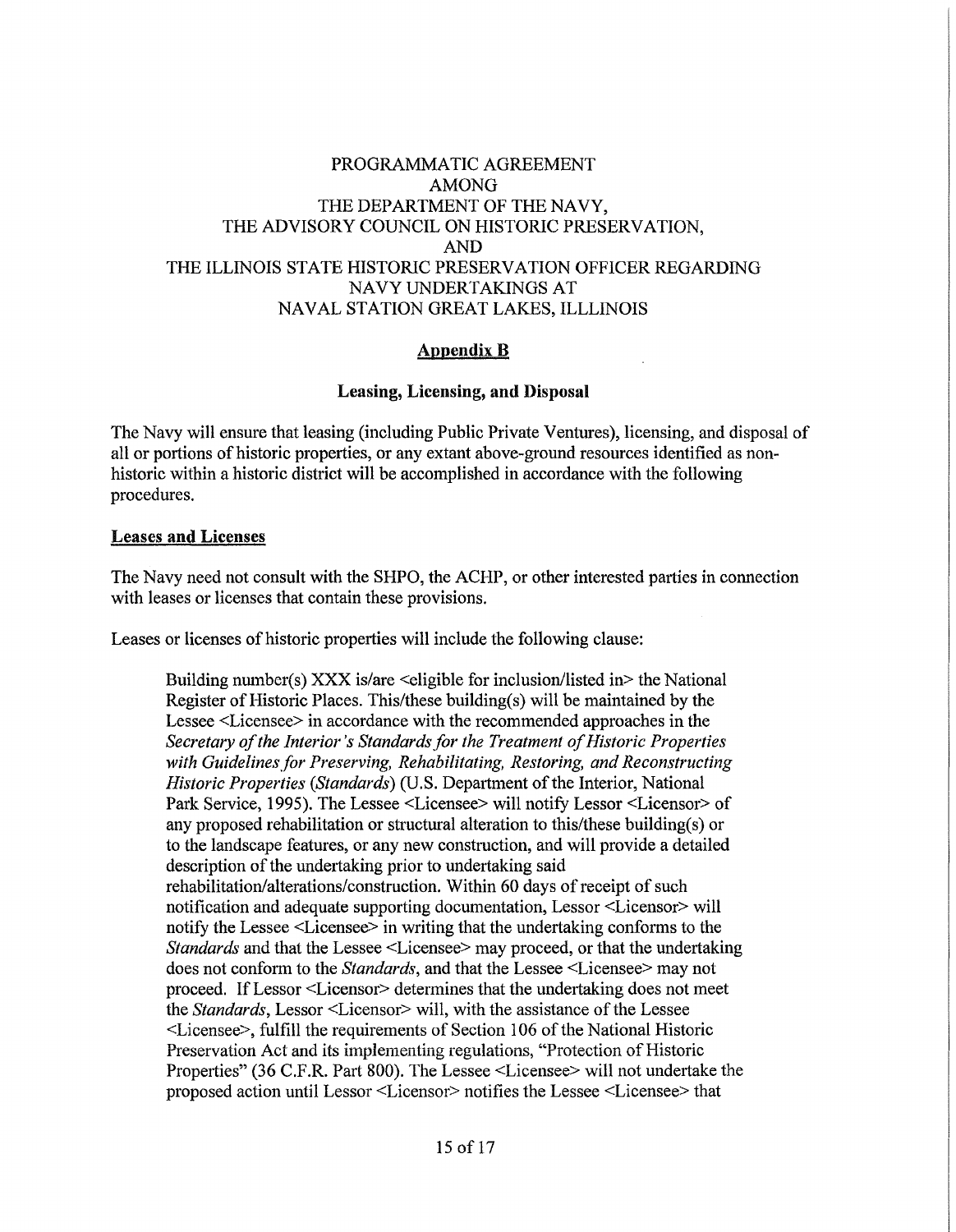the requirements of Section 106 have been fulfilled and the Lessee <Licensee> may proceed. If Lessor <Licensor> objects to the Lessee's <Licensee's> proposed undertaking, Lessor <Licensor> will notify the Lessee <Licensee> that the proposed action may not proceed.

Leases or licenses of extant above-ground resources identified as non-historic within a historic district will include the following clause:

Building number(s) XXX is/are< located within a historic district eligible for inclusion/listed in> the National Register of Historic Places. The Lessee <Licensee> will notify Lessor <Licensor> of any proposed exterior modification/alteration to this/these building(s) or any new exterior construction, and will provide a detailed description of the undertaking prior to undertaking said exterior modification/alterations/construction. Within 60 days of receipt of such notification and adequate supporting documentation, Lessor <Licensor> will notify the Lessee <Licensee> in writing whether the undertaking may proceed, or if consultation is required under Section 106 of the National Historic Preservation Act and its implementing regulations "Protection of Historic Properties" (36 C.F.R. Part 800). Lessor <Licensor> will, with the assistance of the Lessee <Licensee>, fulfill the requirements of Section 106 of the National Historic Preservation Act and its implementing regulations, The Lessee <Licensee> will not undertake the proposed undertaking until Lessor <Licensor> notifies the Lessee <Licensee> that the requirements of Section 106 have been fulfilled and the Lessee <Licensee> may proceed. If Lessor <Licensor> objects to the Lessee's <Licensee's> proposed undertaking, Lessor <Licensor> will notify the Lessee <Licensee> that the proposed undertaking may not proceed.

## **Disposal**

For the disposal of a historic property, the Navy shall include the following covenant language in the deed for each proposed disposal. The signatories to this programmatic agreement agree that use of this covenant constitutes an adequate and legally enforceable restriction to ensure the long term preservation of the historic property and with its use, the undertaking would have no adverse effect on that historic property. The Navy shall notify the Illinois SHPO of each deed including this covenant.

Any substantive changes or alterations to the covenant proposed for use in future disposal actions will need to be reviewed and approved by the Illinois SHPO. Where the Navy determines that it cannot include the covenant for a disposal undertaking, it will comply with 36 CFR 800.3-800.7 prior to disposing of the property.

Preservation Covenant Language: